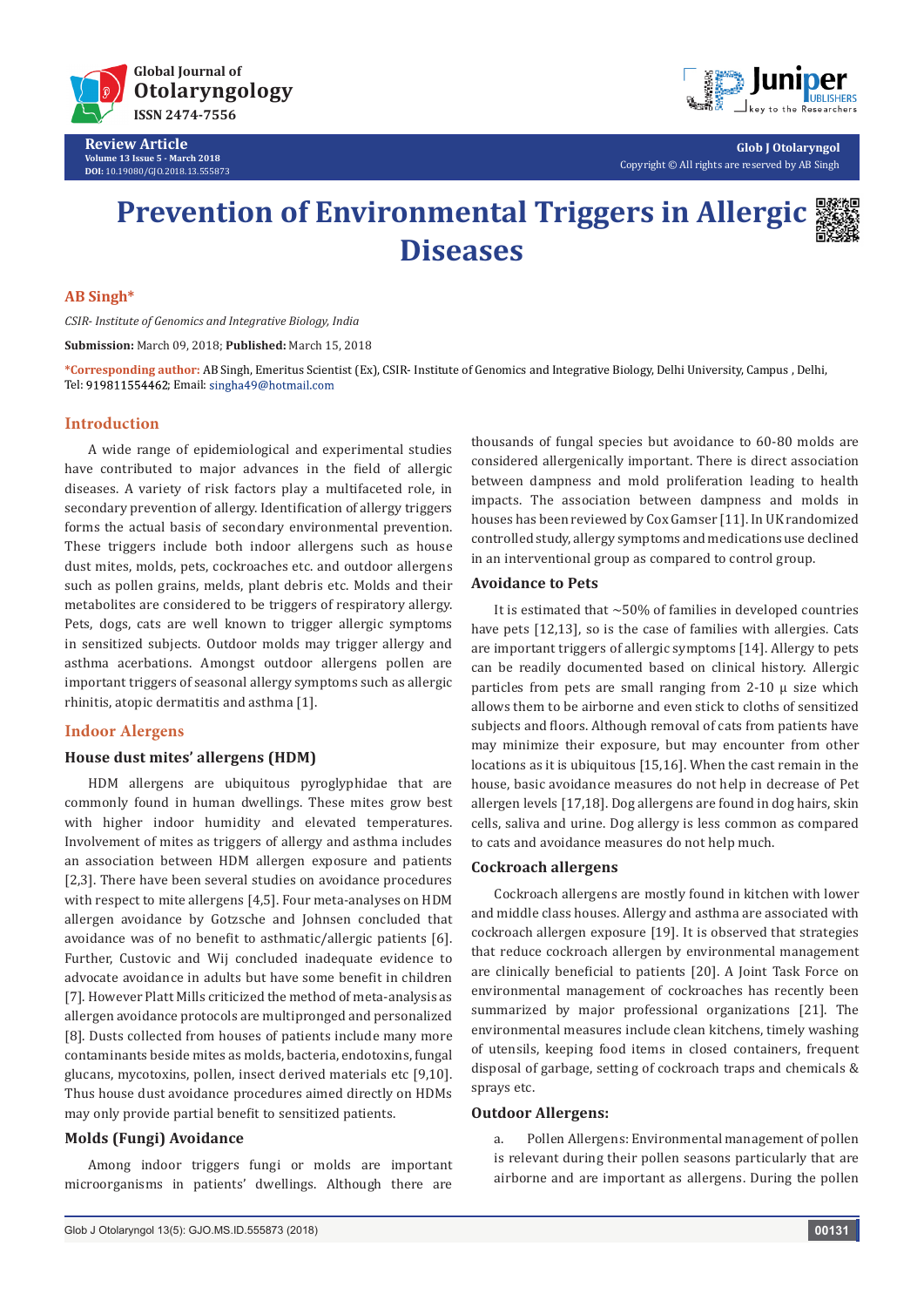period, patients are advised to (if possible) to be outdoor during early morning before sunrise and during the late afternoon. In addition to this, door and home windows should be kept shut to reduce pollen exposure from air. Patients are further advised to use air conditioner, use pollen mask, and use showers after coming from outdoors. Patients also advised to cover their hairs for a long period during outdoors. Although there are common suggestions to minimise pollen exposure but these have not been validated scientifically.

b. Outdoor Moulds: Some of the fungi considered allergenically important as outdoor allergens are Alternaria, Cladosporium and Fusarium . However, some of the aerophilic species such as Pennicilliums & Aspergillus are indoor allergens causing allergic diseases. Compared to indoor allergens, the diagnosis of outdoor mould allergy is difficult due to non-availability of standardized mold allergen extracts. These fungi also have greater cross reactivity with even taxonomically unrelated species.

## **Smoking**

a. Passive smoking: It is well established that passive smoking is associated with aggravation of asthma & allergy with increased hospitalization [22]. The implementation of public ban on smoking has been observed to have reduced exacerbation of asthma [23,24]. A meta-analysis of 11 studies published between 2008 to 2013 reported 10% reduction in hospital admission after smoke ban [25].

Air Pollution: Avoidance of outdoor air pollution is very hard to achieve because there is no realistic way for avoidance their exposure. In children with moderate asthma/ allergy have decreased lung function. Many regulatory agencies recommend that allergic patients may remain indoors during high pollution to avoid exposure to clinical and organic volatile substances. However, some believe indoor air pollution is also equally harmful to susceptible individuals. When air quality index reaches certain harmful level, all patients should avoid outdoor exposure and reduce the time in outdoor air [26]. Many organizations recommend wearing dust mask and taking antioxidants which may not be very effective [27]. Therefore, sustained clean air remains the most effective way to reduce health effects of respiratory allergy patients that are pollutant related.

## **Weather Parameters**

In general, the effect of cold temperature triggers asthma symptoms & hospital visit, so is the ease of increasing temperature and increase in emergency visits particularly by elderly patients [28]. High altitude has been well known to be associated with reduced mite exposure leading to reduced sensitization rate to mites [29]. However recent studies suggest that reduced allergy in high altitude could be due to overall reduction of pollen and molds leading to reduced exposure of outdoor allergens.

#### **Stress and Emotional constrains**

Stress enhances the airway inflammation by modulating immune cell function. Psychological triggers have been consistently associated with exacerbation and emergency visits [30]. Anxiety may exacerbate the effects of disrupted steep on childhood asthma [31].

## **Recommendation from Professional Organisations**

Recommendation by National Societies in the identification and managements of triggers vary widely. US guidelines for management of allergy & asthma suggest trigger identification and avoidance instructions. The British Thoracic Society also recommends identification of triggers and emphasize on the role of passive smoking. The French Society of Pulmonology provides a list of triggers. The American Academy of Allergy also recommends avoiding triggers. However, with respect to allergen avoidance there are discrepancies in their recommendations. The British Society does not recommend the use physical and clinical methods for reducing HDM allergen levels in the home and concludes that single interventions have very limited or no effect. However, the British Society of Allergy and Clinical Immunology advocate that avoidance of HDM may be beneficial in highly motivated allergy patients with multiple interventions. The ARIA guide line suggested not using single clinical or physical preventing method of avoidance but to use combinations.

## **Summary**

To summarize the natural history of allergy and asthma are influenced by many triggers of allergenic and non-allergenic origin. Educational programmes should focus on patient's questions to address triggers. In many situations the avoidance of triggers does not provide guarantee for success and multifaceted approach. It must be adopted in avoidance strategies.

#### **References**

- 1. [Gent JF, Belanger K, Triche EW, Bracken MB, Beckett WS, et al. \(2009\)](https://www.ncbi.nlm.nih.gov/pubmed/19473655)  [Association of pediatric asthma severity with exposure to common](https://www.ncbi.nlm.nih.gov/pubmed/19473655)  [household dust allergens. Environ Res 109\(6\): 768-774.](https://www.ncbi.nlm.nih.gov/pubmed/19473655)
- 2. [Gent JF, Kezik JM, Hill ME, Tsai E, Li DW, et al. \(2012\) Household mold](https://www.ncbi.nlm.nih.gov/pubmed/22863552)  [and dust allergens: exposure, sensitization and childhood asthma](https://www.ncbi.nlm.nih.gov/pubmed/22863552)  [morbidity. Environ Res 118\(10\): 86-93.](https://www.ncbi.nlm.nih.gov/pubmed/22863552)
- 3. [Hammarquist C, Burr ML, Gotzsche PC \(2008\) House dust mite control](https://www.ncbi.nlm.nih.gov/pubmed/15495009)  [measures for asthma. Cochrane Database Syst Rev 2: CD001187.](https://www.ncbi.nlm.nih.gov/pubmed/15495009)
- 4. [Custovic A, Wijk PG \(2005\) The effectiveness of measures to change](https://www.ncbi.nlm.nih.gov/pubmed/16076293)  [the indoor environment in the treatment of allergic rhinitis and](https://www.ncbi.nlm.nih.gov/pubmed/16076293)  [asthma: ARIA update \(in collaboration with GA\(2\)LEN\). Allergy 60\(9\):](https://www.ncbi.nlm.nih.gov/pubmed/16076293)  [1112-1115.](https://www.ncbi.nlm.nih.gov/pubmed/16076293)
- 5. [Platts Mills TA \(2008\) Allergen avoidance in the treatment of asthma:](https://www.ncbi.nlm.nih.gov/pubmed/19014759)  [problems with the meta-analyses. J Allergy Clin Immunol 122\(4\): 694-](https://www.ncbi.nlm.nih.gov/pubmed/19014759) [696.](https://www.ncbi.nlm.nih.gov/pubmed/19014759)
- 6. [Nevalainen A, Täubel M, Hyärinen A \(2015\) Indoorfungi: companions](https://www.ncbi.nlm.nih.gov/pubmed/25601374)  [and contaminants. Indoor Air 25\(2\): 125-156.](https://www.ncbi.nlm.nih.gov/pubmed/25601374)
- 7. [Cox Ganser JM \(2015\) Indoor dampness and mould health effects](https://www.ncbi.nlm.nih.gov/pmc/articles/PMC4667360/)[ongoing questions on microbial exposures and allergic versus](https://www.ncbi.nlm.nih.gov/pmc/articles/PMC4667360/)  [nonallergic mechanisms. Clin Exp Allergy 45\(10\): 1478-1482.](https://www.ncbi.nlm.nih.gov/pmc/articles/PMC4667360/)